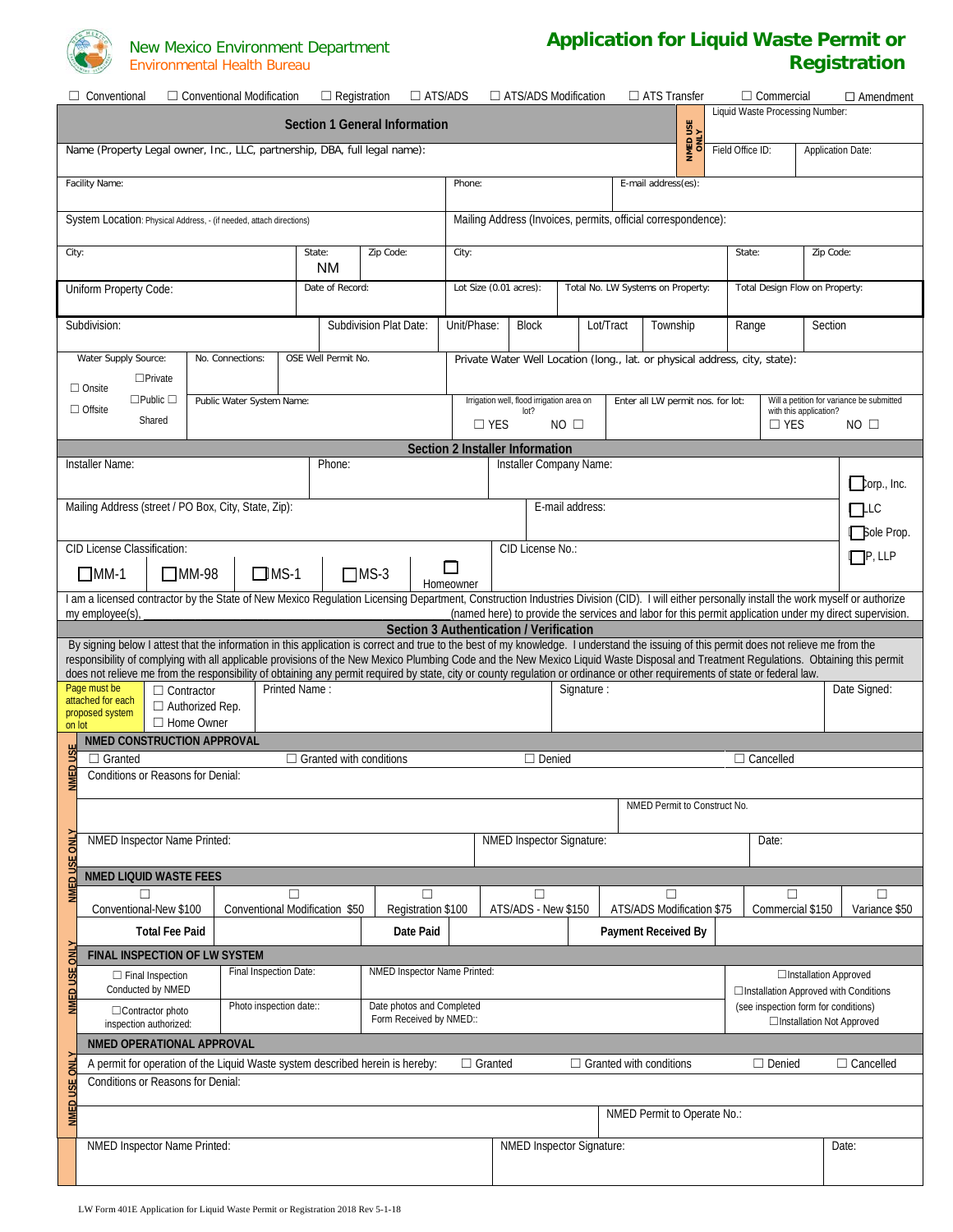

## New Mexico Environment Department Environmental Health Bureau

## **Application for Liquid Waste Permit or Registration**

| If your lot has more than one LW system, you must fill out a separate application for each system. The site plan drawing must show all liquid waste<br>Liquid Waste Processing Number:<br>systems located on your lot. Existing permitted systems must be identified with their LW Permit #. New, modified or unpermitted systems must be<br>clearly labelled on the site plan. NMED agents are not authorized to amend or complete any portion of this application. |                                                                                                        |                                      |                                                                            |                                                                                                                                              |                                                                                                                               |                                                                                                          |                                                                                       |                                 |                                          |                                                        |                                                |                                           |                     |                                                                                |                       |  |
|----------------------------------------------------------------------------------------------------------------------------------------------------------------------------------------------------------------------------------------------------------------------------------------------------------------------------------------------------------------------------------------------------------------------------------------------------------------------|--------------------------------------------------------------------------------------------------------|--------------------------------------|----------------------------------------------------------------------------|----------------------------------------------------------------------------------------------------------------------------------------------|-------------------------------------------------------------------------------------------------------------------------------|----------------------------------------------------------------------------------------------------------|---------------------------------------------------------------------------------------|---------------------------------|------------------------------------------|--------------------------------------------------------|------------------------------------------------|-------------------------------------------|---------------------|--------------------------------------------------------------------------------|-----------------------|--|
| <b>Treatment &amp; Disposal System Design</b>                                                                                                                                                                                                                                                                                                                                                                                                                        |                                                                                                        |                                      |                                                                            |                                                                                                                                              |                                                                                                                               |                                                                                                          |                                                                                       |                                 |                                          |                                                        |                                                |                                           |                     |                                                                                |                       |  |
| Section 1 Design Flow, Hydrology, and Soil Description<br>B. Hydrology Data<br>A. Wastewater Sources & Design Flow Calculations                                                                                                                                                                                                                                                                                                                                      |                                                                                                        |                                      |                                                                            |                                                                                                                                              |                                                                                                                               |                                                                                                          |                                                                                       |                                 |                                          |                                                        |                                                |                                           |                     |                                                                                |                       |  |
|                                                                                                                                                                                                                                                                                                                                                                                                                                                                      |                                                                                                        |                                      |                                                                            |                                                                                                                                              |                                                                                                                               |                                                                                                          |                                                                                       |                                 |                                          |                                                        |                                                |                                           |                     |                                                                                | C. Soil Description:  |  |
| Facility<br>Units (enter number)<br>Total flow:<br>Bedrooms:                                                                                                                                                                                                                                                                                                                                                                                                         |                                                                                                        |                                      | (Q) Flow, calculated: gpd                                                  |                                                                                                                                              | Depth from ground surface to:<br>Feet                                                                                         |                                                                                                          |                                                                                       |                                 |                                          |                                                        | Type                                           |                                           | <b>AR</b>           |                                                                                |                       |  |
| □ Single Family Residence<br>Calculation Sheet Attached:<br>No. Units:                                                                                                                                                                                                                                                                                                                                                                                               |                                                                                                        |                                      |                                                                            |                                                                                                                                              | Seasonal High Water table                                                                                                     |                                                                                                          |                                                                                       |                                 |                                          | □Type Ia: Coarse Sand<br>1.25<br>(or up to 30% gravel) |                                                |                                           |                     |                                                                                |                       |  |
| Total flow:<br>$\Box$ Multiple Family Units<br>$\Box$ YES NO $\Box$                                                                                                                                                                                                                                                                                                                                                                                                  |                                                                                                        |                                      |                                                                            |                                                                                                                                              | Bedrock, caliche, tight clay                                                                                                  |                                                                                                          |                                                                                       |                                 |                                          |                                                        | □ Type Ib: Medium Sand,<br>2.0<br>Loamy Sand   |                                           |                     |                                                                                |                       |  |
| Method of Design Flow Calculation:<br>$\Box$ Commercial / Institution (type):<br>$\Box$ Table 201.1<br>PE (Calc. Sheet)<br>$\Box$ Other:<br>□Water Meter Data Attached                                                                                                                                                                                                                                                                                               |                                                                                                        |                                      | Total flow:                                                                |                                                                                                                                              | □Type II: Sandy Loam,<br>Gravel, cobbles, highly permeable soil                                                               |                                                                                                          |                                                                                       |                                 |                                          | Fine Sand, Loam                                        | 2.0                                            |                                           |                     |                                                                                |                       |  |
| No. of Units:<br>Total flow:<br>$\Box$ Cluster                                                                                                                                                                                                                                                                                                                                                                                                                       |                                                                                                        |                                      |                                                                            |                                                                                                                                              |                                                                                                                               |                                                                                                          | □Type III: Silt, Silt Loam,<br>Test Hole / Soil Borings Used:<br>$\Box$ YES NO $\Box$ |                                 |                                          |                                                        |                                                |                                           |                     |                                                                                |                       |  |
| $\Box$ Other (type):                                                                                                                                                                                                                                                                                                                                                                                                                                                 |                                                                                                        |                                      |                                                                            |                                                                                                                                              | Soil Classification Methodology used:<br>$\Box$ Jar Test                                                                      |                                                                                                          |                                                                                       |                                 |                                          |                                                        | Clay Loam, Silty Clay<br>Loam, Sandy Clay Loam |                                           | 2.0                 |                                                                                |                       |  |
| Total Flow for this LW System:<br>( )                                                                                                                                                                                                                                                                                                                                                                                                                                |                                                                                                        |                                      |                                                                            |                                                                                                                                              |                                                                                                                               | $\Box$ Laboratory:<br>$\Box$ Hand Sampling<br>$\square$ Sieve<br>$\Box$ Other:                           |                                                                                       |                                 |                                          | □ Type IV: Sandy Clay,<br>Silty Clay, Clay             |                                                | 5.0                                       |                     |                                                                                |                       |  |
|                                                                                                                                                                                                                                                                                                                                                                                                                                                                      |                                                                                                        | <b>Primary Treatment</b>             | No. Septic Tank(s)                                                         | Manufacturer:                                                                                                                                |                                                                                                                               | Section 2. Treatment Unit and Pump Design:                                                               |                                                                                       |                                 | Series / Model / Certification No.:      |                                                        |                                                |                                           | Capacity (gallons)  |                                                                                | <b>Burial Depth:</b>  |  |
| $\mathbf{1}$                                                                                                                                                                                                                                                                                                                                                                                                                                                         | Unit                                                                                                   |                                      |                                                                            |                                                                                                                                              |                                                                                                                               |                                                                                                          |                                                                                       |                                 |                                          |                                                        |                                                |                                           |                     |                                                                                |                       |  |
|                                                                                                                                                                                                                                                                                                                                                                                                                                                                      | $\Box$ Septic Tank(s)<br>Manufacturer:                                                                 |                                      |                                                                            |                                                                                                                                              | Series / Model:                                                                                                               |                                                                                                          |                                                                                       |                                 |                                          | <b>Burial Depth:</b><br>Capacity (gallons)             |                                                |                                           |                     |                                                                                |                       |  |
| $\sqrt{2}$                                                                                                                                                                                                                                                                                                                                                                                                                                                           | PUMP                                                                                                   | $\Box$ Pump Tank<br>$\square$ Pump   | Manufacturer:                                                              |                                                                                                                                              |                                                                                                                               |                                                                                                          |                                                                                       | Series / Model:                 |                                          |                                                        |                                                |                                           | Pump Curve Attch'd: |                                                                                | <b>Effluent Pump:</b> |  |
|                                                                                                                                                                                                                                                                                                                                                                                                                                                                      |                                                                                                        | $\Box$ Dual Pump<br>$\Box$ Secondary | $\Box$ Standard                                                            |                                                                                                                                              | Manufacturer:                                                                                                                 |                                                                                                          |                                                                                       |                                 | Series / Model:                          |                                                        |                                                |                                           |                     | □YES NO□<br>$\Box$ YES NO $\Box$<br>Capacity (gallons)<br><b>Burial Depth:</b> |                       |  |
|                                                                                                                                                                                                                                                                                                                                                                                                                                                                      |                                                                                                        | $\Box$ Tertiary                      | $\Box$ Required<br>□Conditional<br>$\Box$ Voluntary<br>$\Box$ Experimental |                                                                                                                                              |                                                                                                                               |                                                                                                          |                                                                                       |                                 |                                          |                                                        |                                                |                                           |                     |                                                                                |                       |  |
| $\mathfrak{Z}$                                                                                                                                                                                                                                                                                                                                                                                                                                                       | ATS<br>Manufacturer:<br>$\square$ UV<br>$\Box$ Required<br>□<br>□Ozone                                 |                                      |                                                                            |                                                                                                                                              |                                                                                                                               | Notes:<br>Series / Model:                                                                                |                                                                                       |                                 |                                          |                                                        |                                                |                                           |                     |                                                                                |                       |  |
| $\Box$ Voluntary<br><b>Disinfection</b><br>□Chlorine                                                                                                                                                                                                                                                                                                                                                                                                                 |                                                                                                        |                                      |                                                                            |                                                                                                                                              |                                                                                                                               |                                                                                                          |                                                                                       |                                 |                                          |                                                        |                                                |                                           |                     |                                                                                |                       |  |
| Section 3 Disposal System Design, Components and Calculations                                                                                                                                                                                                                                                                                                                                                                                                        |                                                                                                        |                                      |                                                                            |                                                                                                                                              |                                                                                                                               |                                                                                                          |                                                                                       |                                 |                                          |                                                        |                                                |                                           |                     |                                                                                |                       |  |
| Min. Sq. Ft. Required:<br><b>AR</b><br>Q<br>X<br>A. Minimum Required absorption area, calculated (Multiply Design Flow (Q) times Application Rate (AR):<br>$=$                                                                                                                                                                                                                                                                                                       |                                                                                                        |                                      |                                                                            |                                                                                                                                              |                                                                                                                               |                                                                                                          |                                                                                       |                                 |                                          |                                                        |                                                |                                           |                     |                                                                                |                       |  |
| B. Design Components:                                                                                                                                                                                                                                                                                                                                                                                                                                                |                                                                                                        |                                      | □ Distribution Box                                                         |                                                                                                                                              | $\square$ Tee                                                                                                                 | $\Box$ Drop Box                                                                                          | □ Alternating Drainfield Valve                                                        |                                 |                                          |                                                        | $\Box$ Other:<br>Trench Spacing (ft):          |                                           |                     |                                                                                |                       |  |
|                                                                                                                                                                                                                                                                                                                                                                                                                                                                      | □Pipe & Gravel                                                                                         |                                      | Trench Width:                                                              | Depth Gravel Below Pipe:                                                                                                                     |                                                                                                                               | <b>Total Linear Feet:</b>                                                                                | No. of Trenches:                                                                      |                                 | Max Trench Depth:                        |                                                        | Length, each trench:                           |                                           |                     |                                                                                | Proposed Sq. Ft.:     |  |
|                                                                                                                                                                                                                                                                                                                                                                                                                                                                      | <b>NAL DISPOSAL</b><br>$\Box$ Chamber<br>□Synthetic Agg.<br>CONVENTIO<br>$\Box$ Other:<br>□Seepage Pit |                                      |                                                                            | Mfr. Model No & Sizing Credit (sf/lf, or unit).:                                                                                             |                                                                                                                               | <b>Total Linear Feet:</b>                                                                                | No. of Units:                                                                         | Max Trench Depth:               |                                          | Length, each trench:                                   |                                                | Trench Spacing (ft):<br>Proposed Sq. Ft.: |                     |                                                                                |                       |  |
|                                                                                                                                                                                                                                                                                                                                                                                                                                                                      |                                                                                                        |                                      |                                                                            |                                                                                                                                              |                                                                                                                               |                                                                                                          |                                                                                       |                                 |                                          |                                                        |                                                |                                           |                     |                                                                                |                       |  |
|                                                                                                                                                                                                                                                                                                                                                                                                                                                                      |                                                                                                        |                                      | Dimensions (L x W):                                                        |                                                                                                                                              |                                                                                                                               | Depth below invert:                                                                                      | Proposed Sq. Ft.:                                                                     |                                 | Max Trench Depth:                        | Notes:                                                 |                                                |                                           |                     |                                                                                |                       |  |
|                                                                                                                                                                                                                                                                                                                                                                                                                                                                      | □ Absorption Bed<br>Section 4 Alternative Disposal System (ADS) Design, Components and Calculations    |                                      |                                                                            |                                                                                                                                              |                                                                                                                               |                                                                                                          |                                                                                       |                                 |                                          |                                                        |                                                |                                           |                     |                                                                                |                       |  |
|                                                                                                                                                                                                                                                                                                                                                                                                                                                                      |                                                                                                        |                                      |                                                                            | For all ADS's - calculation sheets & site plan drawings (plan view with cross section views) must be submitted with this permit application. |                                                                                                                               |                                                                                                          |                                                                                       |                                 |                                          |                                                        |                                                |                                           |                     |                                                                                |                       |  |
|                                                                                                                                                                                                                                                                                                                                                                                                                                                                      | Discharging                                                                                            | $\Box$ Wisconsin Mound               |                                                                            | □ Elevated System                                                                                                                            |                                                                                                                               | □ Unlined ET Bed                                                                                         |                                                                                       | □ Effluent Irrigation<br>Re-use |                                          | □Sand-Lined Trench<br>Sand ASTM Specs Attached?        |                                                |                                           |                     | □Bottomless Sand Filters<br>Sand ASTM Specs Attached?                          |                       |  |
|                                                                                                                                                                                                                                                                                                                                                                                                                                                                      |                                                                                                        | $\square$ LPD                        |                                                                            | $\square$ LPP                                                                                                                                |                                                                                                                               |                                                                                                          | □Graywater                                                                            |                                 | $\Box$ YES NO $\Box$<br>□Drip Irrigation |                                                        |                                                | $\Box$ YES NO $\Box$                      |                     |                                                                                |                       |  |
|                                                                                                                                                                                                                                                                                                                                                                                                                                                                      |                                                                                                        |                                      |                                                                            | $\Box$ Split Flow (complete holding tank section & septic tank & conventional disposal section)                                              |                                                                                                                               |                                                                                                          |                                                                                       |                                 | $\Box$ Wetland                           | □ Other (description):                                 |                                                |                                           |                     |                                                                                |                       |  |
| Alternative Disposal System                                                                                                                                                                                                                                                                                                                                                                                                                                          | Non-Discharging                                                                                        | $\Box$ Holding<br>Tank               | No. of Tank(s)                                                             | Manufacturer:                                                                                                                                |                                                                                                                               | NM Certification No.                                                                                     |                                                                                       | Capacity:                       |                                          | <b>Burial Depth:</b>                                   |                                                |                                           |                     | High Water Alarm at 80%?<br>$\Box$ YES NO $\Box$                               |                       |  |
|                                                                                                                                                                                                                                                                                                                                                                                                                                                                      |                                                                                                        | □Lined ET Bed                        |                                                                            | Liner Material & Thickness (mils):                                                                                                           |                                                                                                                               | Dimensions (L x W) & sq. ft.:                                                                            |                                                                                       | □Lined Lagoon                   |                                          | Liner Material & Thickness (mils):                     |                                                | Dimensions (L x W) & sq. ft.:             |                     |                                                                                |                       |  |
|                                                                                                                                                                                                                                                                                                                                                                                                                                                                      |                                                                                                        |                                      | Sand ASTM Specs Attached?<br>$\Box$ YES NO $\Box$                          |                                                                                                                                              |                                                                                                                               |                                                                                                          |                                                                                       |                                 |                                          |                                                        |                                                |                                           |                     |                                                                                |                       |  |
|                                                                                                                                                                                                                                                                                                                                                                                                                                                                      |                                                                                                        | $\Box$ Vault                         | □Privy (outhouse)                                                          |                                                                                                                                              |                                                                                                                               | $\Box$ Other (description):                                                                              |                                                                                       |                                 |                                          |                                                        |                                                |                                           |                     |                                                                                |                       |  |
|                                                                                                                                                                                                                                                                                                                                                                                                                                                                      | Section 5                                                                                              |                                      | $\square$ YES                                                              | $NO$ $\square$                                                                                                                               |                                                                                                                               | 1. Does proposed system meet all setbacks required per Table 302.1?                                      |                                                                                       |                                 |                                          |                                                        |                                                |                                           |                     |                                                                                |                       |  |
| Setbacks / Site<br>$\square$ YES                                                                                                                                                                                                                                                                                                                                                                                                                                     |                                                                                                        |                                      | NO <sub>1</sub>                                                            |                                                                                                                                              | 2. Site plan attached which shows all structures, LW systems, and wells / waters within 200' with all setbacks clearly shown? |                                                                                                          |                                                                                       |                                 |                                          |                                                        |                                                |                                           |                     |                                                                                |                       |  |
|                                                                                                                                                                                                                                                                                                                                                                                                                                                                      | Plan &                                                                                                 | <b>Attachments</b>                   | $\Box$ N/A $\Box$ YES                                                      | $NO$ $\square$                                                                                                                               |                                                                                                                               | 3. If ATS or ADS, all requirements under section 403 are submitted, including calculations and drawings? |                                                                                       |                                 |                                          |                                                        |                                                |                                           |                     |                                                                                |                       |  |
|                                                                                                                                                                                                                                                                                                                                                                                                                                                                      | (check those that<br>apply)                                                                            |                                      |                                                                            | Supporting Documents Included:                                                                                                               | $\square$ Survey                                                                                                              | $\Box$ Plat<br>□Floorplan<br>□Warranty Deed<br>$\Box$ Tax Bill<br>$\Box$ Other:                          |                                                                                       |                                 |                                          |                                                        |                                                |                                           |                     |                                                                                |                       |  |